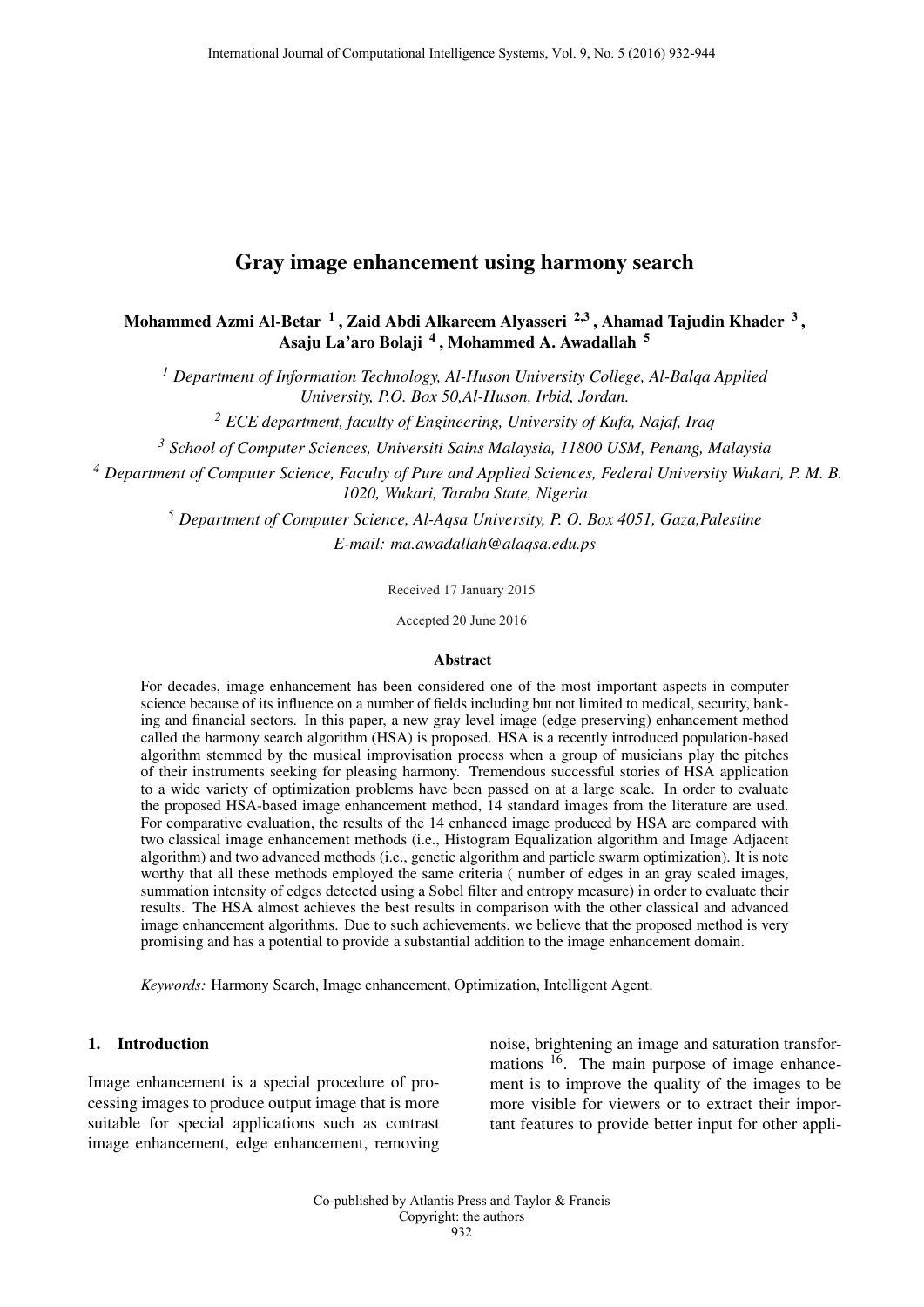cations. Image enhancement methods are problemdependent. For example, a method that is quite useful for enhancing X-ray images may not be the best approach for enhancing satellite images taken by the infra-red band of the electromagnetic spectrum <sup>16</sup>.

According to  $16$ , image enhancement techniques can be classified into two major categories: Spatial and Frequency domain methods. Spatial domain methods, which is the concern of this paper, directly consider the image pixels as follows:

$$
g(x, y) = T[f(x, y)], \tag{1}
$$

Where  $f(x, y)$  is the input image,  $g(x, y)$  is the output image obtained by enhancing  $f(x, y)$  with the aid of an operator T, defined over a predefined neighborhood of  $(x, y)$ .

In the recent time, Celik and Tjahjadi  $11$  introduced an adaptive image enhancement algorithm based on a Gaussian Mixture Model(GMM) to enhance the contrast level of a given image. By using standard deviation as a control measure, the authors compress or disperse the data entities. According to the authors, this mechanism has the ability to retain the grey-level distribution, thereby enhancing the contrast levels entailed in the image domain. Their method yields comparable results in comparison with other state-of-the-art image enhancement algorithms.

Arici et al. <sup>6</sup> proposed a content-adaptive contrast enhancement algorithm to enhance images. The authors have capitalized on the idea that the normalized histogram of an image gives the approximate probability density function of its pixel intensities. By manipulating it, the model can infer the probability that a pixel can hold a specific grey value in a given image. Further, the objective of enhancing the images has been achieved by formulating the criteria as an optimization problem. One of the primary goals of the solution is to minimize the residual between the modified histogram, which is closer to an uniformly distributed histogram, and the input histogram. In brief, the study deals with the fine tuning of several parameters that affect the histogram equalization process.

Saitoh  $26$  presented a method for the contrast enhancement of the gray image using the genetic

algorithm. For evaluation, the intensity of spatial edges is included in the image. He represented a chromosome as an arrayed-bits that forms the curve of the relation between input gray levels and output gray levels. To evaluate an individual fitness, he used the sum of intensities of edges in an enhanced image where the intensity of the edges is calculated using Prewitt operator. The author used twopoint crossover and reversing bits for mutation. The proposed method was tested using images of size  $256 \times 240$  pixels, the number of gray levels is 256, the number of individuals in the population G=100. The crossover rate of individuals to the next generation S=50% and the mutation rate M=0.l%. Finally, this method showed that the produced images have good and natural contrasts compared with those images produced by the conventional methods during the subject and an object evaluation.

Munteanu and Rosa<sup>24</sup> introduced a new automatic technique for solving image enhancement based on real-coded Genetic Algorithms. The authors used genetic algorithm for adapting chromosome parameters; they used four parameters (*A, B, C* and *K*) for representing the chromosome. The selection method is a combination between binary tournament and K-elitist. They used the arithmetic crossover method and the PCA-mutation operator. For experimental evaluation, they used 8 tested images for comparing their proposed work with other automatic enhancement techniques, such as contrast stretching and histogram equalization methods. The authors claimed that the results obtained showed a notable superiority of their proposed method over other works based on the subjective and objective evaluation. Another work which is based on GA is carried out by Hashemi et al  $19$  where an efficient method for solving the image enhancement problem is proposed. A simple chromosome structure with some corresponding operators was used. The representation of chromosome is a vector of size *n* to sort integer numbers, where *n* represents the numbers of gray levels in the original image. Roulettewheel selection method is used to control the selection of individuals based on their fitness values. The number of edges is detected using Sobel operator. The authors implemented their proposed method us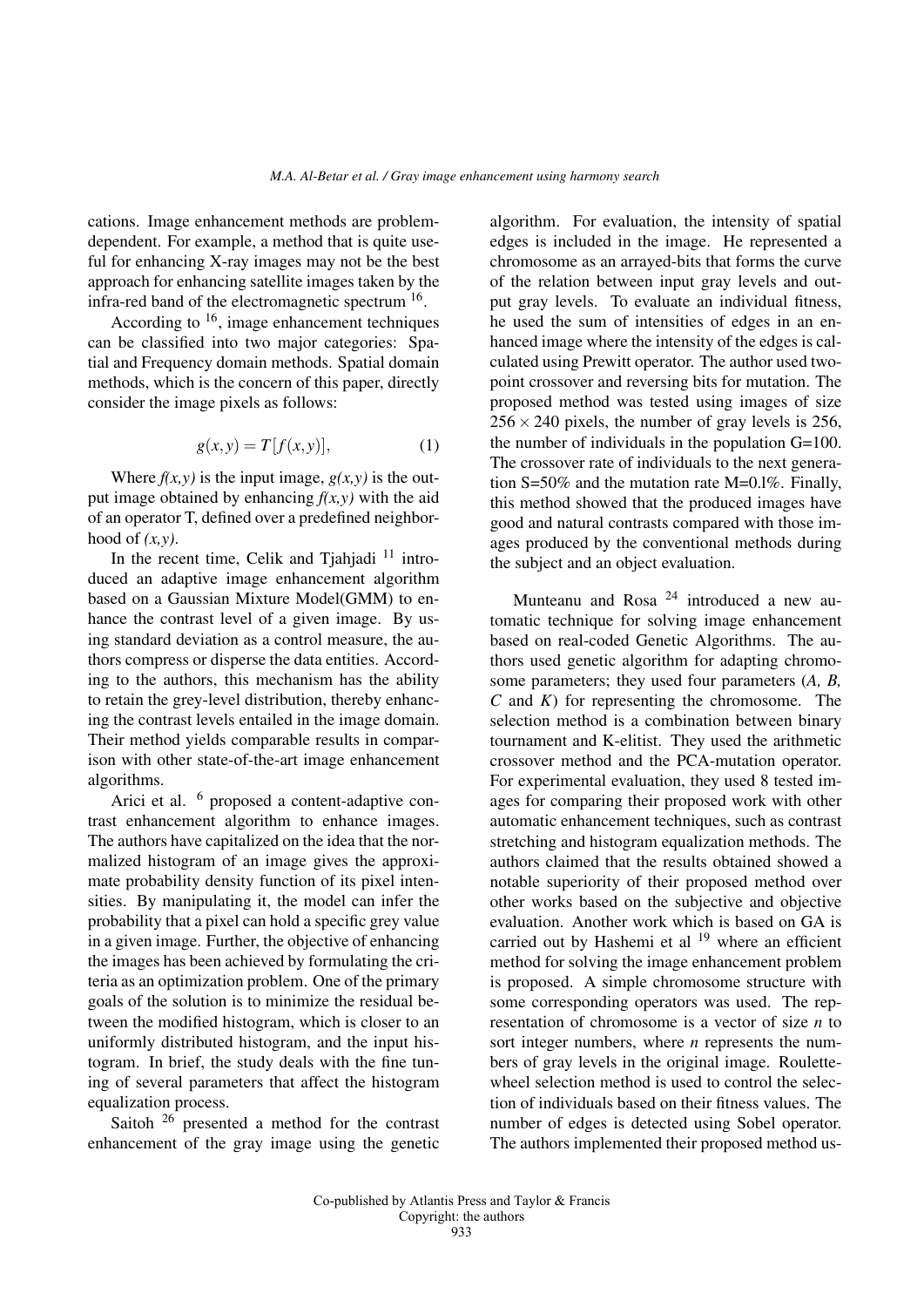ing standard images like plane, crowd, and lena, and found that it had a better results than than comparative methods. The best data value for enhancing image appeared with gray level.

The presentation of Real-coded Particle Swarm Optimization is proposed to solve image enhancement problem  $10$  where local enhancement technique is adapted by the authors. They defined four parameters (*a, b, c,* and *k*) represented by positive numbers which are the same for the whole image. The four parameters represents the particle and are tuned by PSO method to obtain optimal objective value. The objective of their work is to increase the relative number of pixels in the image edges and improve the overall intensity of such edges. The authors compared the proposed method with genetic algorithm where four images: Cameraman, Tyre, Pout and House with different sizes are utilized during the evaluation process. Finally, they argued that the fitness values obtained and the number of edges produced by PSO are better than those produced by GA and original image. Note that the running time in PSO is 130.5 seconds while in GA it is 182.4 seconds. Gorai and Ghosh <sup>17</sup> presented another PSO method for image enhancement where the local and global information that is necessary for transforming the image is utilized. In order to evaluate the produced image, three factors are employed by the authors are entropy value, sum of edge intensities and number of edges in the image. The number of edges was detected using Sobel operator. They decided to use four parameters to represent a particle (*a, b, c* and  $k$ ) similar to the one in  $10$  and the range of these parameters are determined ( $a \in [0, 1.5]$ ,  $b \in [0, 0.5]$ ,  $c \in [0,1]$  and  $k \in [0.5,1.5]$  ). The purpose of these parameters is to find the best set values to give the highest fitness. The authors compared their results with three existing image enhancement methods (linear contrast stretching, histogram equalization and genetic algorithm) using four gray-scale images Lady and Couple of size  $(256 \times 256)$ , Hut of size (250  $\times$  150), and Duck of size (576  $\times$  768). Finally, their proposed algorithm shown better results when compared with other existing techniques.

The introduction of fuzzy logic based on bioinspired approach is proposed by Verma et al.  $27$ 

with sole aim of enhancing highly dynamic color images by preserving the chromatic information entailed in them. The authors applied the bio-inspired artificial ant colony system to optimize an intuitive objective function formulated by making use of Shannon entropy as well as visual appeal indicators. Furthermore, fuzzy logic is used to tackle the uncertainty of whether a pixel should be made darker or brighter than its original intensity level for the sake of enhancement. Importantly, as the naked human eye cannot quantitatively judge the level of contrast in an image and such visual assessment is subjective, the authors have resorted to fuzzy logic which is capable of associating a degree of belief to subtle image properties. They compared their approach with other previous work based on a bacterial foraging process and shown better results. Jevtic et al. <sup>20</sup> applied Ant Colony Optimization (ACO) for edge detection in grayscale images. The proposed method depends on extracting a set of images from the original gray image by using Multiscale Adaptive Gain for image contrast enhancement. The task of ACO here is to detect the number of edges from these extracted images. The authors used standard images such as Lina, Cameraman, House and Peppers of size  $(256 \times 256)$ . Finally, the produced results shown the effectiveness of the proposed method.

Harmony search algorithm (HSA) is a recent evolutionary algorithm (EA) proposed by Geem et al. <sup>15</sup> to imitate the musical improvisation process. Due to its advantages over other optimization methods, it stipulates fewer mathematical requirements in the initial search  $22$ ; it has a novel stochastic derivative which reduces the number of iterations required to converge towards local minima  $13$ , in addition to being simple, adaptable, general, and scalable 2 . Therefore, HSA has been intensively tailored for several optimization problems such as timetabling  $5,3$ , nurse restoring  $7,8$ , space allocation  $9$ , and many others  $^{18,30,14,12}$ . However, due to the complex nature of some optimization problems and the avoidance of premature convergence situation, HSA theories are modified and hybridized <sup>7</sup>,25,22. Furthermore, the control parameter adaptation for HSA is also studied  $23,29,2,4$ .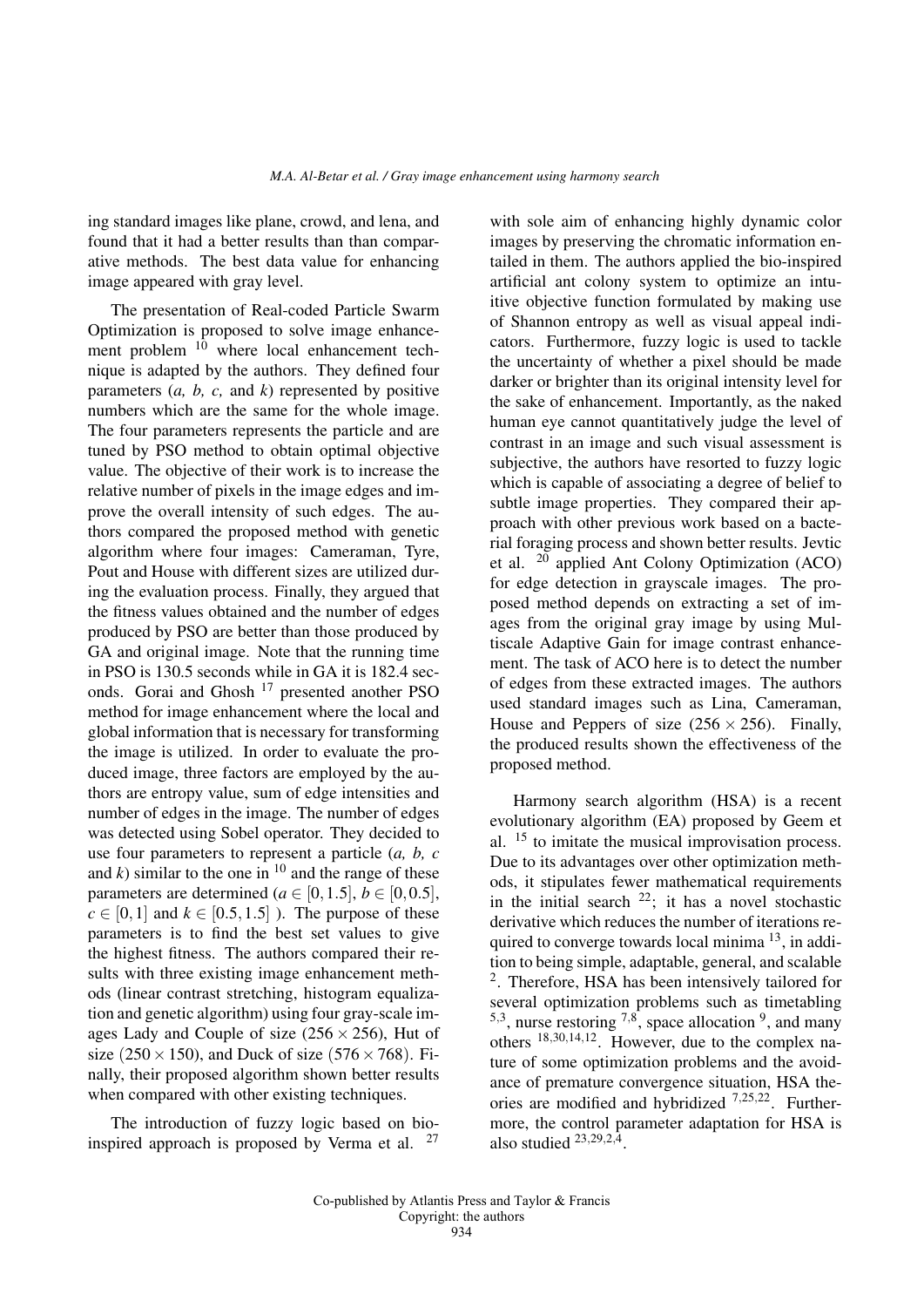In this paper, the harmony search algorithm is adapted to tackle the problem of enhancing the gray level image (edge preserving), increasing the number of image's edges and improving the entropy measure. The operators of harmony search have been tweaked to embed the problem knowledge of the image enhancement. For evaluation purposes, the proposed algorithm is tested using 14 standard gray images with different sizes. The results show the superiority of the proposed method in comparison with some standard and advanced methods using same data-bed. As it is noted, the HSA provides the best results in terms of the number of edges for almost all standard images.

This paper is organized as follows: Sec. 2 provides a description of the harmony search fundamentals. The detailed description os the proposed methods is provided in Sec. 3. The experiments and results are illustrated in Sec. 4. Finally, the paper concludes with some hints for future research as provided in Sec. 5.

# 2. Fundamentals to the Harmony search algorithm

The recent EA that emulates the musical improvisation theory is the HSA created by Geem et al. <sup>15</sup>. The musical improvisation process consists of a set of musicians each playing their own instrument. The process is launched aiming for a pleasing harmony resulting from musicians' practices. Each pitch is tuned at each practice in line with the following rules: i) considering one pitch stored in memory; ii) adjusting a pitch in the memory; iii) randomly picking a pitch from its available instrument range. At each practice, each musician tunes his/her instrument one pitch at a time while the pitches of all instruments played ensemble represent a complete harmony. That new harmony is measured using an audio-aesthetical standard and replaces the worst pitches stored in the musician's memory. This improvisation process is practically repeated until a nice harmony is accomplished.

Five procedural steps of HSA have been described as follows:

## *2.1. Step 1: Initialize the HSA and problem parameters.*

Normally, the parameters of the HSA needed for any optimization problem are determined in this step: the Harmony Memory Consideration Rate (HMCR) which determines the rate of selecting the value from the memory; the Harmony Memory Size (HMS) is similar to the population size in EA, Pitch Adjustment Rate (PAR) determines the probability of local improvement; the fret width (FW), determines the distance of adjustment, and Number of Improvisations (NI) or number of iterations. The problem is formulated as an objective function and the possible decision variables ranges are specified. Normally the parameters of any optimization problem will be directly extracted from the test-bed and the extracted parameters is organized into a proper data structure.

### *2.2. Step 2: Initialize the harmony memory.*

The harmony memory (HM) is a matrix which includes the population of the solution vectors:  $HM =$  $[x^1, x^2, \ldots, x^{HMS}]$ <sup>T</sup>, of size HMS. In this step, these vectors are often randomly generated as follows:  $x_i^j = LB_i + (UB_i - LB_i) \times U(0,1), \ \forall i = 1, 2, ..., N$ and  $\forall j = 1, 2, \ldots,$  HMS, and  $U(0, 1)$  generate a uniform random number between 0 and 1. The generated solutions are stored in HM in ascending order according to their objective function values such as  $f(\mathbf{x}^1) \leqslant f(\mathbf{x}^2) \leqslant \ldots \leqslant f(\mathbf{x}^{\text{HMS}}).$ 

## *2.3. Step 3: Improvise a new harmony.*

In this step, a new harmony vector,  $x' =$  $(x'_1, x'_2, \dots, x'_N)$ , is created (or improvised) based on three operators: (1) memory consideration, (2) pitch adjustment, and (3) random consideration.

### *2.3.1. Memory consideration.*

In memory consideration, the value of the first decision variable  $x'_1$  is randomly *selected* from its historical values,  $\{x_1^1, x_1^2, \ldots, x_1^{\text{HMS}}\}$ , saved in vectors of HM vectors. Values of the other consecutive decision variables,  $(x'_2, x'_3, \ldots, x'_N)$ , are selected in the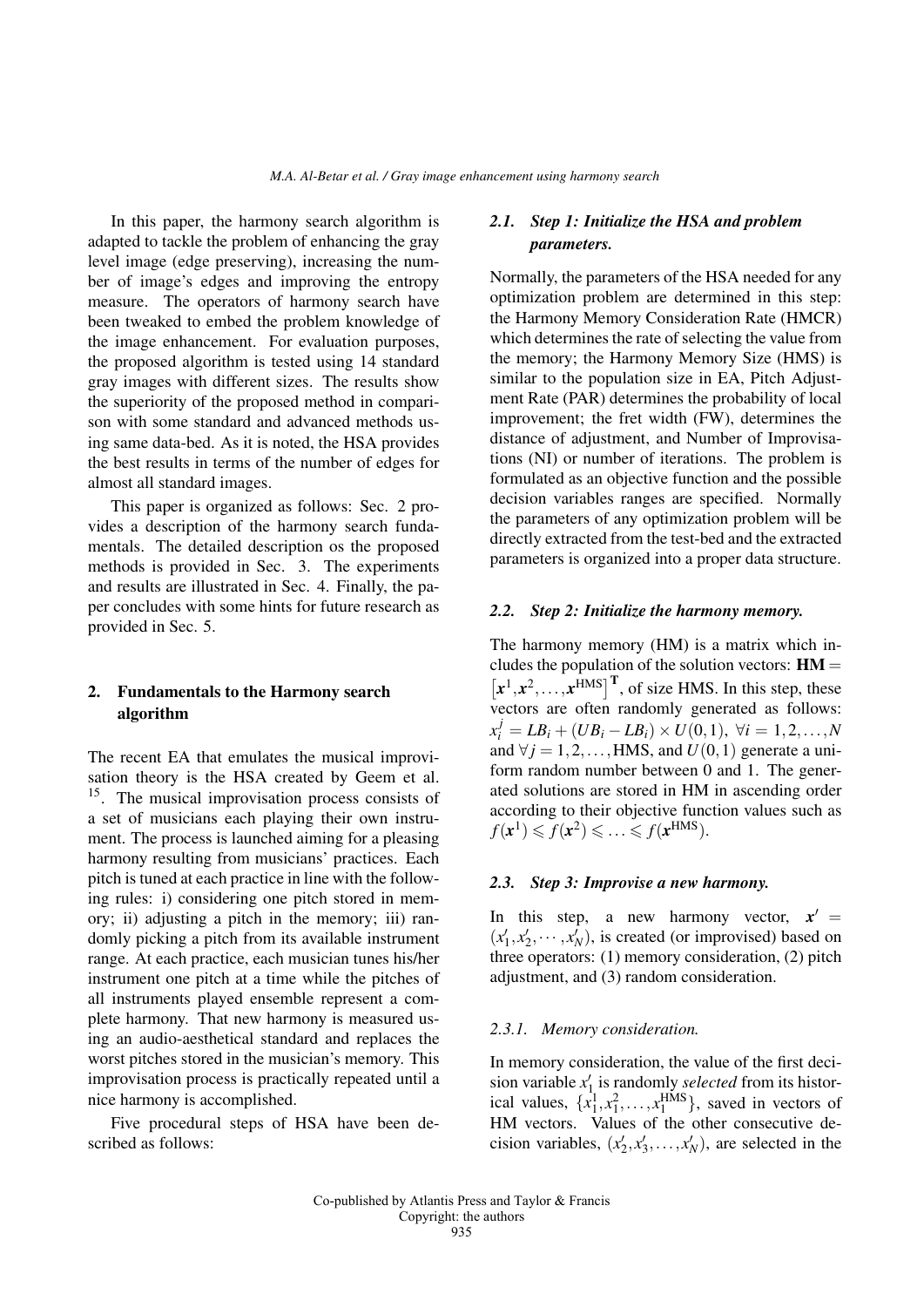same manner as  $x'_1$  with probability (w.p.) HMCR where  $HMCR \in [0, 1]$ .

## *2.3.2. Pitch adjustment.*

Each decision variable  $x'_i$  assigned a value by memory considerations is pitch adjusted with a probability of PAR where PAR  $\in [0,1]$  as follows:

Pitch adjusting for 
$$
x'_i \leftarrow \begin{cases} \text{Yes} & \text{w.p.} \\ \text{No} & \text{w.p.} \end{cases}
$$
 PAR  
1-PAR.

If "Yes" is the decision for  $x'_i$ , the value of  $x'_i$  is modified as follows:  $x'_i = x'_i + U(-1, 1) \times FW$ 

## *2.3.3. Random consideration.*

Some decision variables that is not met the condition of HMCR probability, and are not assigned values using the memory consideration. Thus the values are selected from the possible range using random consideration with a probability of (1-HMCR). For a summary of HSA operators, see Eq. (2).

$$
x'_{i} \leftarrow \begin{cases} x'_{i} \in \{x_{i}^{1}, x_{i}^{2}, \dots, x_{i}^{\text{HMS}}\} & \text{w.p. HMCR} \times (1 - \text{PAR})\\ x'_{i} = x'_{i} + U(-1, 1) \times \text{FW} & \text{w.p. HMCR} \times \text{PAR} \\ x'_{i} \in X_{i} & \text{w.p. 1 - HMCR} \end{cases} \tag{2}
$$

#### *2.4. Step 4: Update the harmony memory.*

If the new harmony vector,  $\mathbf{x}' = (x'_1, x'_2, \dots, x'_N)$ , is better than the worst harmony, *x* worst, stored in HM, the new harmony vector is contained by HM, and the worst harmony vector is excluded from it.

#### *2.5. Step 5: Check the stop criterion.*

As specified by the NI parameter, Step 3 and Step 4 of HSA are repeated until the stop criterion (maximum number of improvisations) is met.

# 3. Harmony Search Algorithm for Gray Level Image Enhancement

In order to tailor the HSA for gray level image, it is necessary to embed the problem knowledge in the form of objective function in the process of HSA. In spatial domain of image enhancement, the HSA uses the pixels transformation method as follows:

$$
g(x, y) = T[f(x, y)] \tag{3}
$$

where the  $g(x, y)$  is a transformation function that generates a new intensity value for each *(x,y)* pixel of the  $M \times N$  original image  $f(x, y)$ , in order to enhance it. Note that *M* denotes the number of columns pixels and *N* denotes the number of rows pixels in the original image.

The transformation function  $T$  used in Eq.  $(3)$ is designed to deals with both global and local information to produce the enhanced image. Local information is obtained from defined window of size  $n \times n$ . The transformation function *T* can be then expanded as shown in Eq. (4) which similar to what was used in <sup>24,10,17</sup>.

$$
g(i, j) = K(i, j)[f(i, j) - c \times m(i, j)] + m(i, j)^{a}, (4)
$$

where *a* and *c* are two static parameters, *m(i,j)* is the local mean of the *(i,j)* pixel of the input image over a  $n \times n$  window and  $K(i, j)$  is enhancement function which takes both local and global information into account, expression for local mean and enhancement function are defined as follows:

$$
m(i,j) = \frac{1}{n \times n} \sum_{x=0}^{n-1} \sum_{y=0}^{n-1} f(x,y).
$$
 (5)

The form of the enhancement function *K(i,j)*

$$
K(i,j) = \frac{k \times D}{\sigma(i,j) + b} \tag{6}
$$

where *K*, and *b* are two static parameters, *D* is the global mean and  $\sigma(i, j)$  is the local standard deviation of  $(i, j)$  pixel of the input image over a  $n \times n$ window, The global mean of the input image defined in Eq. (7)

$$
D = \frac{1}{M \times N} \sum_{i=0}^{n-1} \sum_{j=0}^{n-1} f(i, j)
$$
 (7)

And the standard deviation can be defined as in Eq. (8)

$$
\sigma(i,j) = \sqrt{\frac{1}{n \times n} \sum_{x=0}^{n-1} \sum_{y=0}^{n-1} (f(x,y) - m(i,j))^2}
$$
 (8)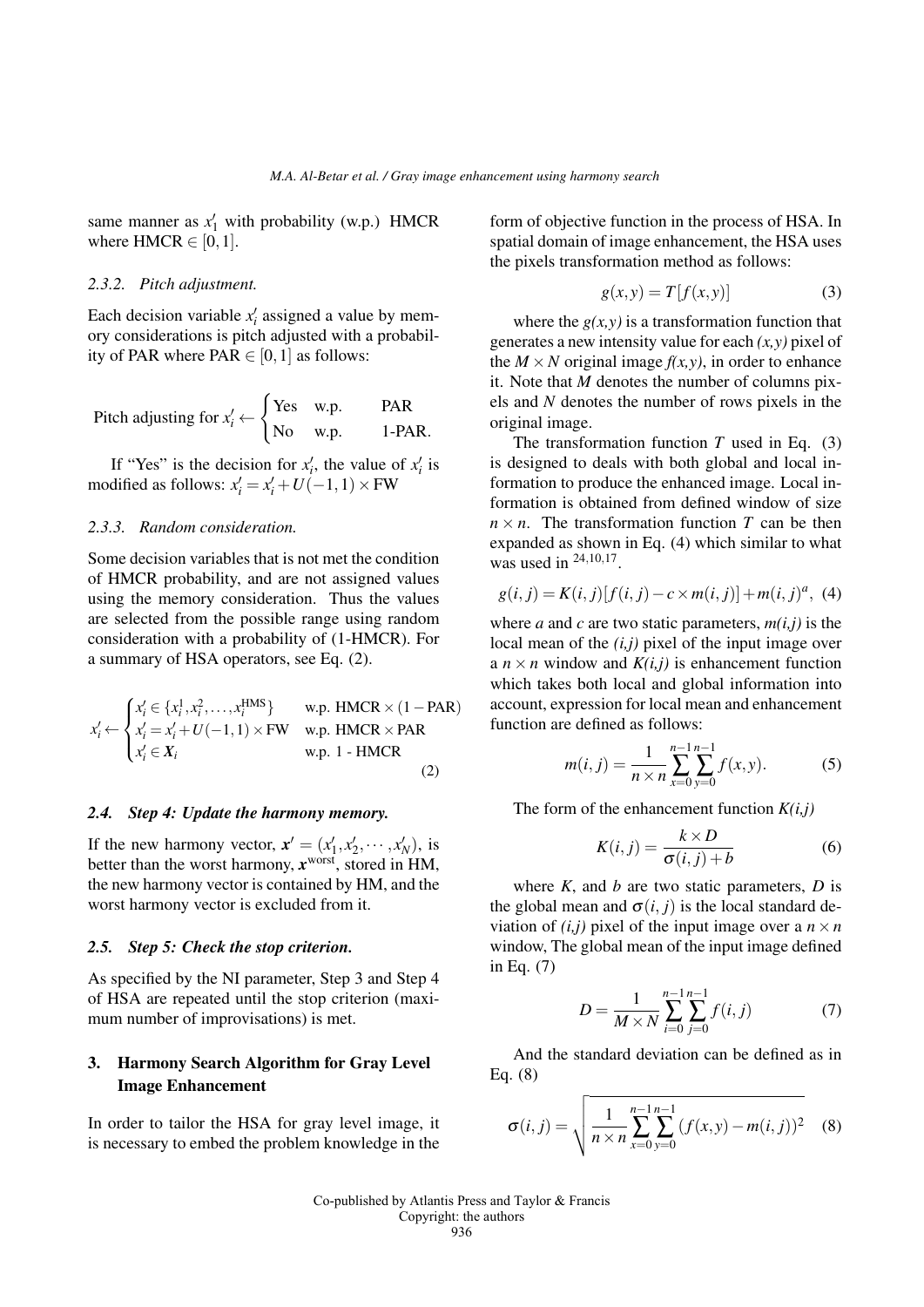Therefore, the formula of the enhancement process is given in Eq. (9):

$$
g(i,j) = \frac{k \times D}{\sigma(i,j) + b} [f(i,j) - c \times m(i,j)] + m(i,j)^a \quad (9)
$$

By this transformation given in Eq. (9), the contrast of the image is stretched considering local mean as the center. Four parameters,( *a, b, c,* and *k*) to produce large variations in the processed image are introduced in the transformation function.

To evaluate the quality of an enhanced image, an efficient objective function is used, where three performance measurements utilized are: *i*) the entropy value, *ii*) sum of edge intensities and the *iii*) number of edge pixels (edges). This objective function is employed for the same purpose in  $24,10,17$ . It is observed that compared to the original image good contrast, the enhanced image has more numbers of edges pixels <sup>16</sup> likewise it should have a higher intensity of the edges  $26$ . It is worthy of mentioning that studies have shown that both features are not sufficient to test any enhanced image and that is why one additional measurement called the entropy value of the image is considered. The function of entropy value is to reveals the information content in the image. If the distribution of the intensities is uniform then the histogram is equalized and thus the entropy of the image is higher. Therefore, the objective function is given in Eq. (10).

$$
\max F(I_e) = log(log(E(I_s))) \times \frac{n \cdot edges(s(I_s))}{M \times N} \times H(I_e)
$$
\n(10)

In Eq. (10),  $I_e$  denotes the enhanced image of  $I_s$ (i.e., the original image) produced by the transformation function defined in Eq. (9). As in Eq. (10) above, the edges or edgels can be detected by many efficient edge detector algorithms such as Sobel  $^{16}$ ,  $E(I_s)$  is the sum of  $M \times N$  pixel intensities of Sobel edge image  $I_s$ . n edges is the number of pixels, whose intensity value is above a threshold in the Sobel edge image. Based on the histogram, entropy value is calculated on the enhanced image  $I_e$  as in Eq. (11) and (14) defined below.

The main mission of the HSA is to find the optimal combination of the four parameters (*a,b,c* and *k*) according to the objective function criterion given in Eq. (10). These parameters *a, b, c,* and *k* are represented as vectors. Each vector represents a candidate solution to solve the optimal enhancement problem. The flowchart drawn in Fig. 2 shows HSA steps for solving image enhancement problem.



Fig. 1. The Harmony Search Algorithm Steps

## *Step 1 :* Initialize the problem and HSA parameters

In this step, we need to initialize HSA parameters and evaluate image features. The image features which must be calculated from the original image are local and global mean, standard deviation . At the same time, there are other important features that should be defined such as the number of edges and the summation of the intensity value. The number of edges is detected using Sobel operator <sup>16</sup>.

In this study, the Sobel operator is used to compute the sum of intensity value for the entire image using Sobel filter as formulated in Eq. (11), (12), and (13).

$$
I_s(i,j) = \sqrt{SmI_e(i,j)^2 + SmI_e(i,j)^2}
$$
 (11)

$$
mI_e(i, j) = gl_e(i+1, j-1) + 2gl_e(i+1, j)
$$
  
+  $gl_e(i+1, j+1) - gl_e(i-1, j-1)$  (12)  
-  $2gl_e(i-1, j) - gl_e(i-1, j+1)$ 

$$
nI_e(i, j) = gl_e(i - 1, j + 1) + 2gl_e(i, j + 1)
$$
  
+ 
$$
gl_e(i + 1, j + 1) - gl_e(i - 1, j - 1)
$$
 (13)  
- 
$$
2gl_e(i, j - 1) - gl_e(i + 1, j - 1)
$$

The last feature in this step is to find the entropy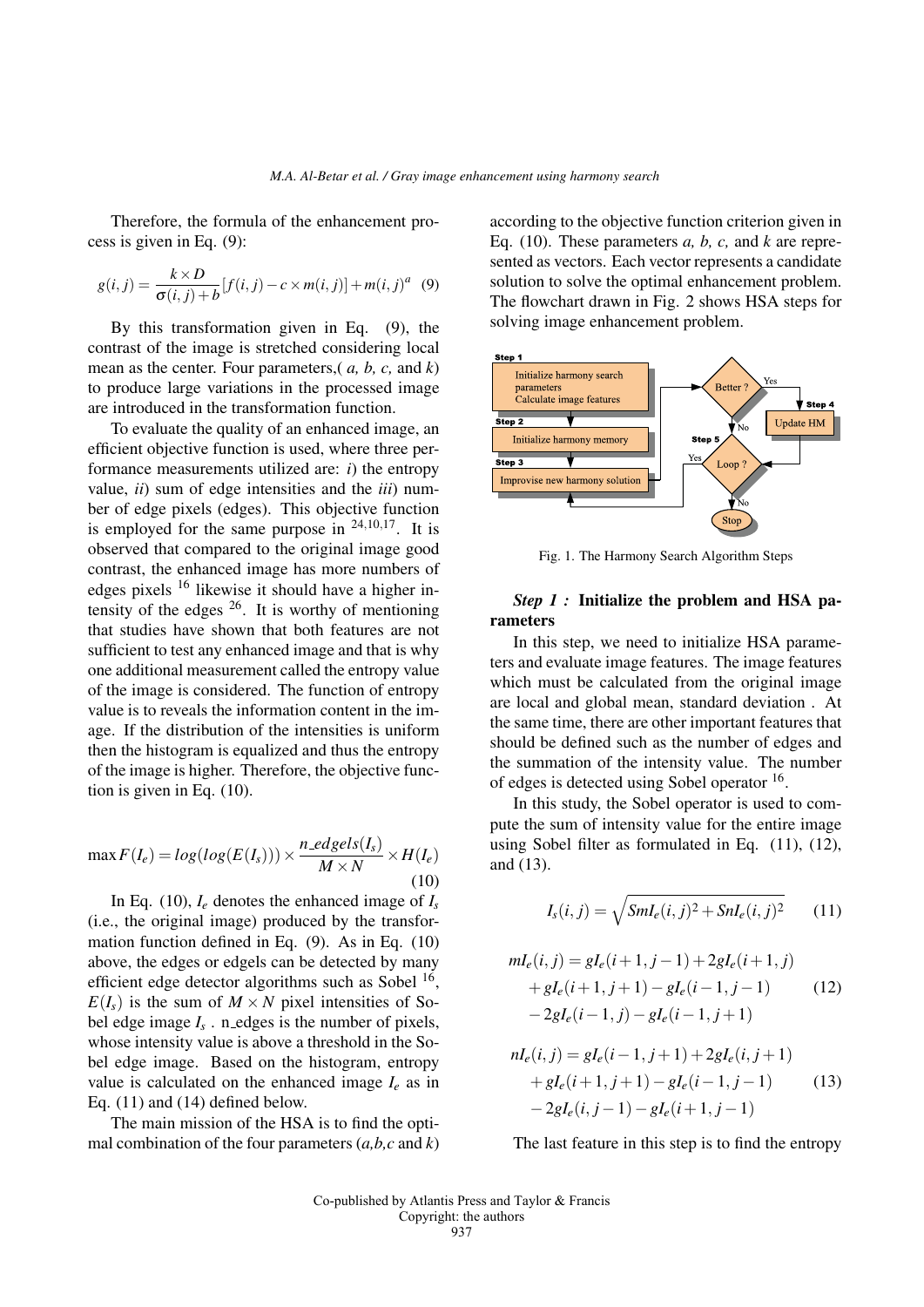measure based on Eq. (14).

$$
H(I_e) = -\sum_{i=0}^{255} e_i / e_i = \begin{cases} h_i log_2(h_i), if & h_i \neq 0 \\ 0, otherwise \end{cases}
$$
(14)

**Step 2 : Initialize Harmony Memory In this** step, the harmony memory (HM) is initialized based on the range of parameters and harmony memory size (HMS). As discussed previously, four parameters (a, b, c and k) are employed to represent the solution in HSA process . The range of these parameters is selected from  $a \in [0, 1.5]$ ,  $b \in [0, 0.5]$ , *c*  $\in [0,1]$  and  $k \in [0.5, 1.5]$ , which is similar to what was done in  $24,17$ . The representation of HM of image enhancement solutions is shown in Eq. 15 and where the solutions are stored in ascending order in accordance with their objective function value.

$$
\mathbf{HM} = \begin{bmatrix} a_1^1 & b_2^1 & c_3^1 & k_4^1 \\ a_1^2 & b_2^2 & c_3^2 & k_4^2 \\ \vdots & \vdots & \vdots & \vdots \\ a_1^{HMS} & b_2^{HMS} & c_3^{HMS} & k_4^{HMS} \end{bmatrix} \begin{bmatrix} f^1 \\ f^2 \\ \vdots \\ f^{HMS} \end{bmatrix} . (15)
$$

The other steps (step 3, Step 4, and step 5) of HSA have been used as described in Sec. 2.

# 4. Experimental Results and Comparative Evaluation

This section focuses on the experimental analysis of the convergence behavior of the proposed work and comparative evaluation with other image enhancement approaches from the literature. Firstly, the comparison between the proposed HSA with other standard image enhancement algorithms (i.e., Histogram Equalization algorithm proposed by Kim <sup>21</sup> and Image Adjacent algorithm by Gonzalez and Woods <sup>16</sup> is carried out. This is followed by the comparison of the proposed HSA with other evolutionary algorithms (i.e., genetic algorithm  $10$  and particle swarm optimization  $17$ ). In addition, the proposed HSA is coded in MATLAB 2008b on Windows 7 platform, on Intel 2.2GHz Core 2 Duo processor with 4 GB of RAM. The parameters settings of the proposed algorithms are shown in Table 1,

which were carefully chosen based on our preliminary experiments. Furthermore, the choice is inline with an optimal range of parameter settings values of the harmony search algorithm suggested by Omran and Mahdavi<sup>25</sup>.

| Parameter Name               | value         |
|------------------------------|---------------|
| Number of iterations (NI)    | 200           |
| Number of variables (NVAR)   | 4(a, b, c, k) |
| Harmony Memory Size (HMS)    | 100           |
| Harmony Memory Consideration | 0.9           |
| Rate HMCR                    |               |
| Pitch Adjustment Rate (PAR)  | 06            |

Table 1. The harmony search algorithm parameter settings

# *4.1. HSA algorithm Compared with classical image enhancement approaches*

This section presents the performance comparison of the proposed HSA with the standard image enhancement approaches. It is worth mentioning that the standard images with a gray scale level are employed to evaluate the performance of the proposed algorithm against the other methods <sup>16</sup>. The detailed descriptions of two standard image enhancement algorithms is provided in the next subsections.

# *4.1.1. Background to Histogram Equalization algorithm*

The histogram equalization algorithm is one of the most popular methods that have been adopted for contrast enhancement in different image applications. Its adoption stems from its simplicity and effectiveness in which the global contrast of an image is enhanced. Furthermore, the histogram equalization is useful when the backgrounds and foregrounds of images are either bright or dark as in the case of bone structure in medical images <sup>21</sup>. However, the histogram equalization method may be considered as one of the indiscriminate methods that increase the contrast of background noise (increase the brightness) consequently. Thus, some details in the image might be lost  $<sup>1</sup>$ . It can be clearly seen that the</sup> idea of the histogram equalization method is based on the calculation of the image's histogram. More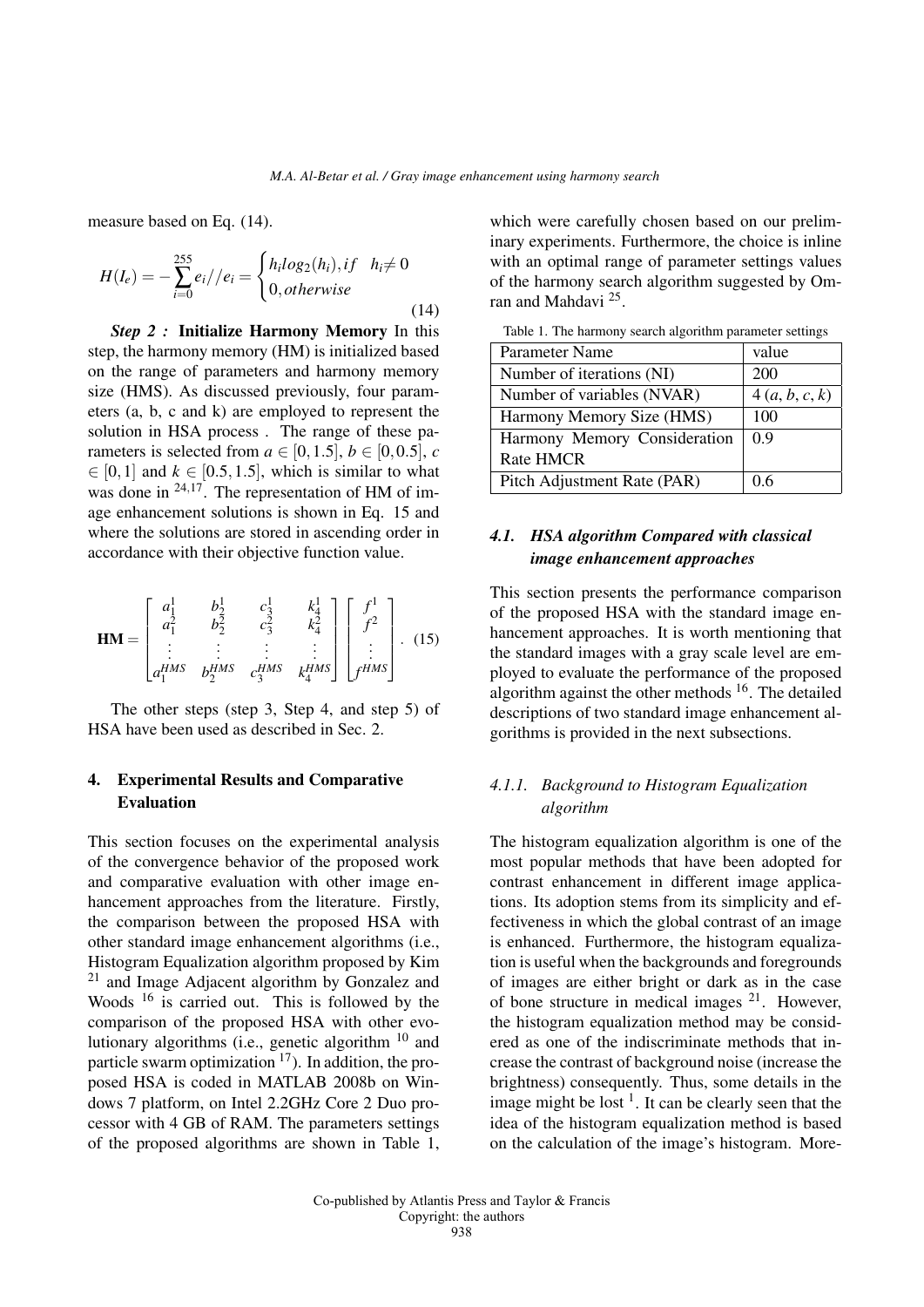over, the histogram is redistributed by using the cumulative distribution function.

## *4.1.2. Background to Image Adjacent algorithm*

Image adjacent algorithm (Imadjust), also known as contrast stretching is a simple image enhancement method that tries to improve the contrast in an image by stretching the range of intensity values. This algorithm is required to determine the upper and lower pixel values of the image which need to be enhanced (normalized). Note that normalization depends on the type of the targeted image. For example, in gray level image (8 bits), the minimum and maximum pixel values are between 0 and 255, so each pixel value of the output image is normalized between 0 to 255 using Eq. (16) as given by  $<sup>1</sup>$ .</sup>

$$
P_{out} = (P_{in} - c)\left(\frac{b - a}{d - c}\right) + a,\tag{16}
$$

where  $P_{out}$  and  $P_{in}$  refers to output and input pixel respectively, while *a* and *b* represent the minimum and maximum pixel values 0 and 255. Lastly, *d* and *c* indicate the minimum and maximum pixel values of the input image.

Here, the following sets of criteria are employed in order to compare the results obtained by the proposed HSA with Histogram Equalization and Image Adjacent algorithms. These include the number of edges, entropy measure and fitness value which shall be analyzed in the following subsections.

# *4.1.3. Results compared based on the number of edges*

Determining the number of edges in gray scale images requires the use of edge detection filters that include Sobel or Laplacian filter <sup>16</sup>. Thus as aforementioned, Sobel filter is employed to detect the number of edges where 14 standard gray images of different sizes are utilized. Figure 2 provides the results of HSA in comparison with Histeq and Imadust.



Fig. 2. Comparison of HSA with Histeq and Imadust

As shown in the Figure 2, it can be seen that the performance of the proposed HSA is better in terms of the number of edges for almost all the 14 gray images than other classical image enhancement algorithms. However, it cannot be excelled in the Rice image produced by Imadust. This is due to presence of large background space in the image than the rice grains. In general, the performance proposed HSA is better in preserving the edges than the conventional oriented image enhancement algorithms. Figures 3 to 8 show the results of the proposed HSA implementation on standard images. Note that in these figures, the comparison between the original image, HSA image, Histeq image and Imadsut image is based on the number of edges using a Sobel filter. In addition, the histograms of each method which is in the form of a graphical representation of the intensity gray-level distribution in an image are also presented.



Fig. 3. the comparison of HSA, Histeq and Imadjust on tire image using number of edges criteria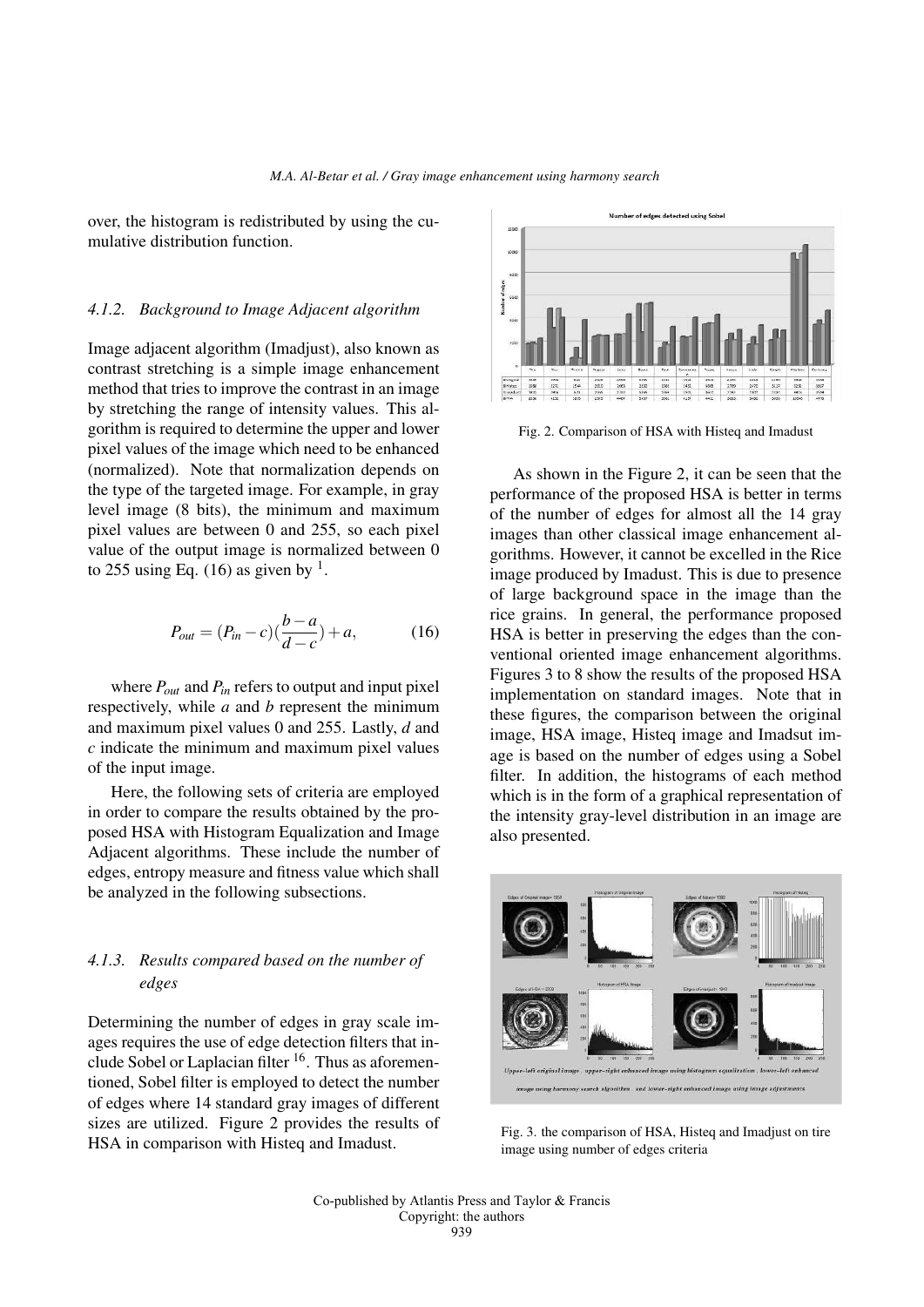*M.A. Al-Betar et al. / Gray image enhancement using harmony search*



Fig. 4. the comparison of HSA, Histeq and Imadjust on circuit image using number of edges criteria



Fig. 5. the comparison of HSA, Histeq and Imadjust on Currency image using number of edges criteria



Fig. 6. the comparison of HSA, Histeq and Imadjust on tissue image using number of edges criteria



Fig. 7. the comparison of HSA, Histeq and Imadjust on thumb image using number of edges criteria



Fig. 8. the comparison of HSA, Histeq and Imadjust on rice image using number of edges criteria

# *4.1.4. Results compared based on the entropy measure*

The consideration of entropy measure as the second criterion for evaluating the performance of the proposed HSA. Entropy is a statistical measure of randomness that can be used to characterize the texture of the input image  $16$ . The entropy measure of image can be calculated based on Eq. (17).

$$
H(I_e) = -\sum_{i=0}^{255} e_i e_i = \begin{cases} h_i \log_2(h_i), & \text{if } h_i \neq 0\\ 0, & \text{otherwise} \end{cases} \tag{17}
$$

Where  $h_i$  is the probability of occurrence of  $i_{th}$  is the intensity value of  $I_e$  image <sup>17</sup>. Figure 9 shows the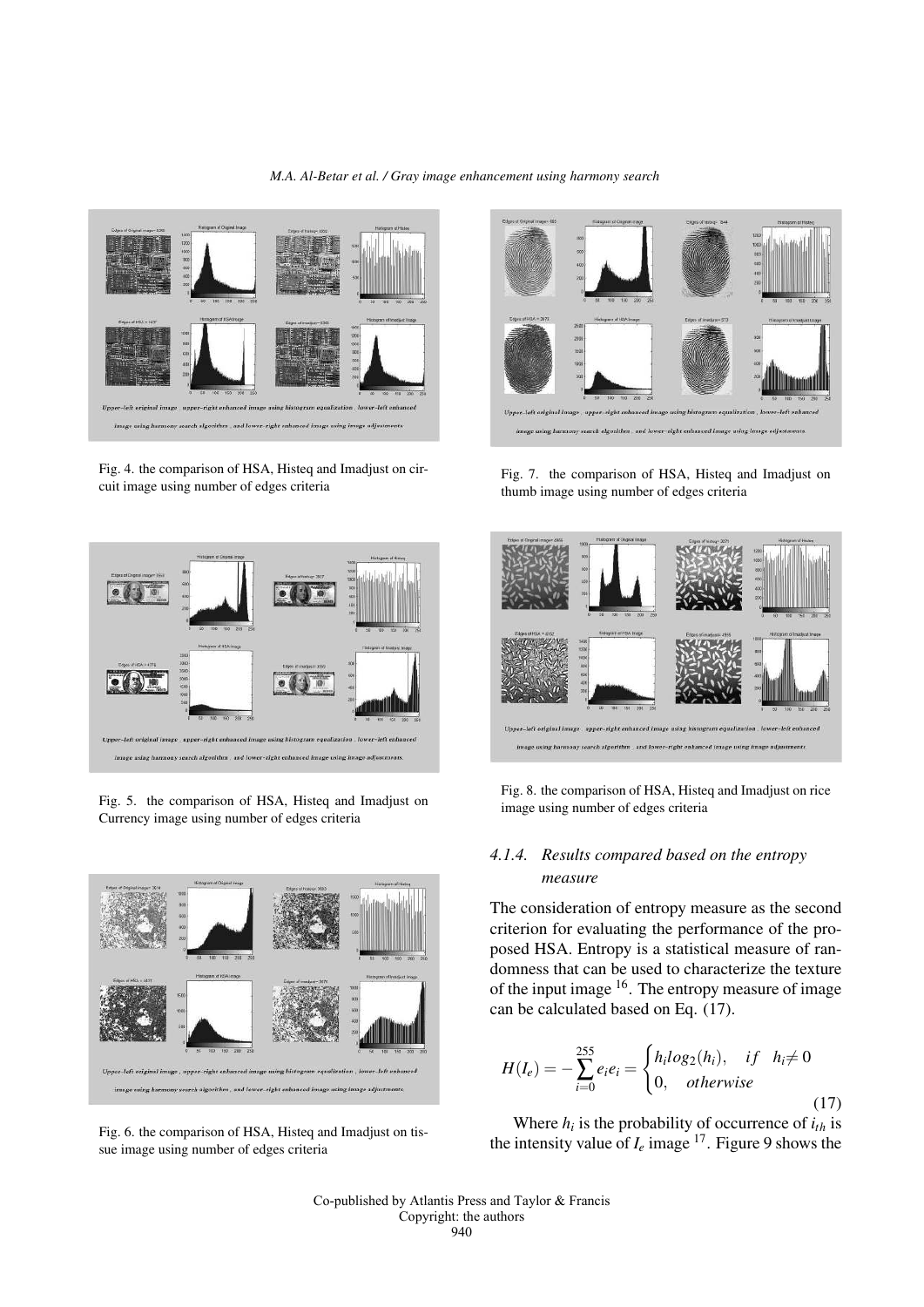*M.A. Al-Betar et al. / Gray image enhancement using harmony search*

results of comparing the proposed algorithm with others based on entropy measure.



Fig. 9. Comparative analysis between HSA, Histeq and Imadust based on the entropy measure

It is worth mentioning that the proposed HSA provides the best results (highest is best) in all images in comparison with Histeq and Imadujst as shown in Figure 9. This is followed by the Imadujst that shows a better performance than Histeq algorithm.

## *4.1.5. Results compared based on fitness value*

The fitness value calculation is the third criteria of evaluating the performance of the proposed HSA. The fitness value is calculated using equation (18) which is similar to what was used in  $24,10,17$ .

$$
Max \ F(I_e) = log(log(E(I_s))) \times \frac{n \cdot edges(I_s)}{M \times N} \times H(I_e)
$$
\n(18)

Where  $I_e$  is the enhanced image of the original one  $I_s$  which is produced by the transformation function. The *n edges* represents the number of edges detected using Sobel filter,  $E(I_s)$  is the sum of  $M \times N$  pixel intensities of Sobel edge image. *H* is the entropy value and  $M \times N$  is the size of original image.

In order to test the performance of the proposed HSA against other conventional algorithms, we used 200 iterations is enough to produce promising values. The optimal values generated showed that the performance of the proposed HSA can outperform

the other classical image enhancement algorithms (i.e. Histeq and imadjust) as shown in Figure (10).



Fig. 10. Comparative analysis between HSA, Histeq and imadust based on fitness score

It can be seen from Figure 10 that the proposed algorithm obtained the highest fitness value (i.e. fitness value = 2.2823) for the Rice image. This proves the effectiveness of the proposed algorithm in producing high quality solutions for the images with small objects and dark background.

# *4.2. HSA Compared with EA image enhancement approaches*

In this section, the results obtained by the proposed HSA in terms of the number of edges <sup>10</sup> and Details Variance (DV) together with Background Variance  $(BV)$  are compared with GA and PSO  $17$ . Note that the detailed comparison of the proposed HSA with GA and PSO approaches are given in the next subsections.

# *4.2.1. Comparison with GA and PSO in terms of the number of edges*

The proposition of PSO for enhancing gray image based on the number of edges criteria is presented by  $10$ . The authors compared the performance of the PSO with GA which depends on calculating the numbers of edges. Therefore, the highest number of edges in the image can be rated as having high detail contents. Thus, in this paper, we compare the performance of the proposed HSA with PSO and GA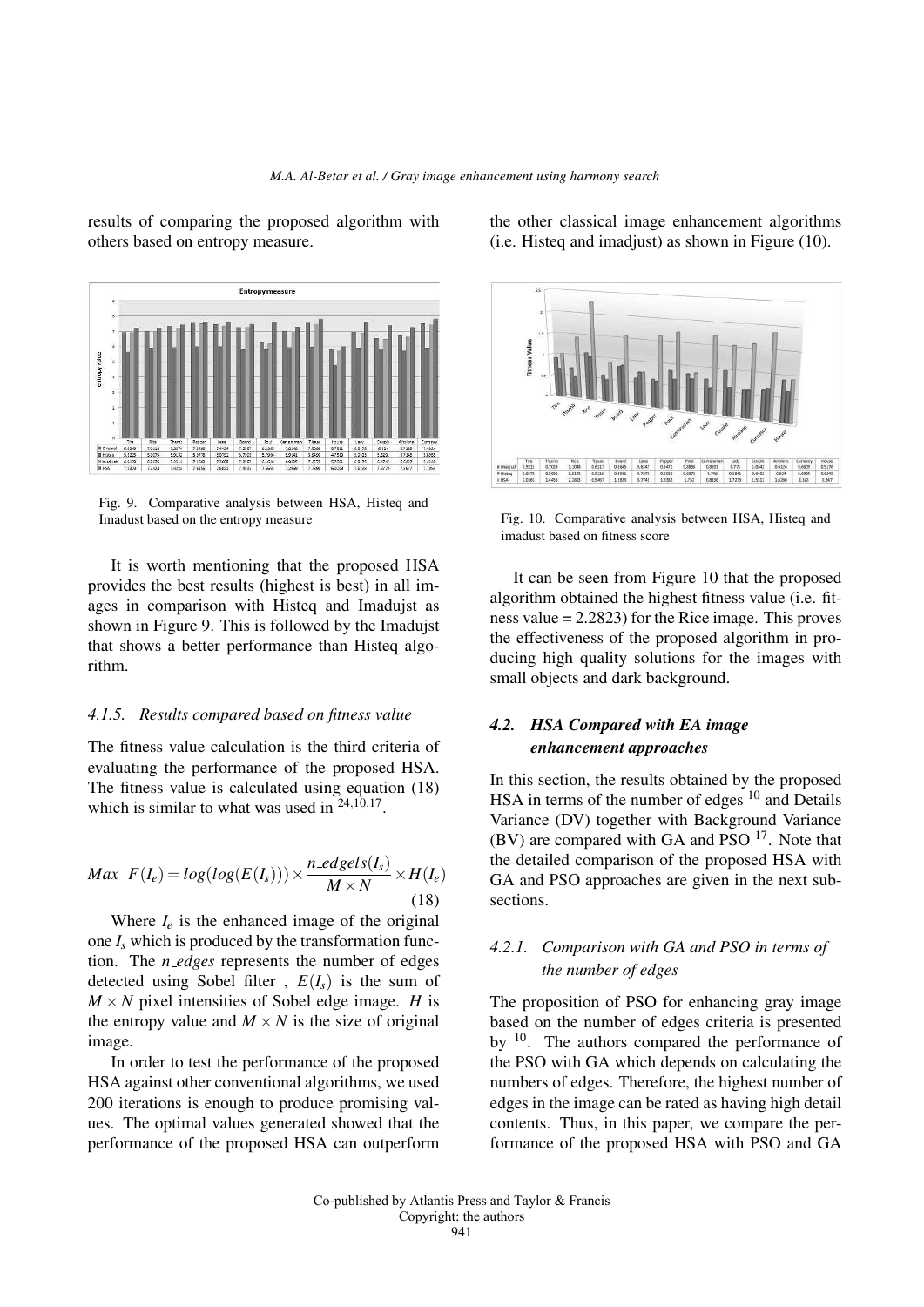in order to determine a more suitable gray image enhancement approach. In this comparison, three standard images ie.e Cameraman with size of  $256 \times 256$ , Tyre with size of  $291 \times 240$  and Pout with size of  $232 \times 205$  are used. Note that edge detection is carried out with the aid of Sobel filter.

Figure 11 shows that the performance of the proposed HSA is better in terms of the number of edges detected using Sobel filter for all images than others.



Fig. 11. comparison between result and HSA

In addition, Figure 12, shows the results of the three images (i.e. Cameraman, Tyre and Pout) used in the evaluation. It can be easily seen that the proposed HSA provides the best results when compared with GA and PSO. This figure consists of four columns in which the first column represents the original image as taken from <sup>16</sup>.The second and third columns have enhanced results produced by GA and PSO taken from  $10$ . The last column is the enhanced image produced by the proposed HSA. Notably, in Cameraman and Tyre images the HSA provided a smooth image with efficient edge preservation, while in Pout image, the HSA obtained less details in some parts because the intensity levels of the majority of pixels are identical.



Fig. 12. comparison between HSA , GA and PSO

## *4.2.2. Comparison with GA and PSO based on the Details Variance and Background Variance*

Studies have shown that DV and BV can also be used to determine the performance of the image enhancement algorithms <sup>17</sup>. Note that in these techniques, the evaluation of the enhanced image is done by calculating the DV and BV of the output image and comparing them with the original image. Figure 13 provides the variance image derived from the original image, the DV and BV dealing with variance image. It is noteworthy that the DV and BV values are obtained as follows: firstly, the variance of the gray levels in the neighboring pixels is calculated at each pixel in the image. Then, the pixel is classified into the foreground when the variance of the gray levels is more than a certain threshold, and the pixel is classified to the background when the variance of the gray levels is lower than a certain threshold. In this paper, the threshold value of 1.5 is used. The average variance of all pixels included in the foreground class is DV, and the average variance of all pixels included in the background class is BV. When DV value of the output image increases and BV value is not changed compared with the original image, this means that efficient contrast enhancement has been achieved  $17,24$ .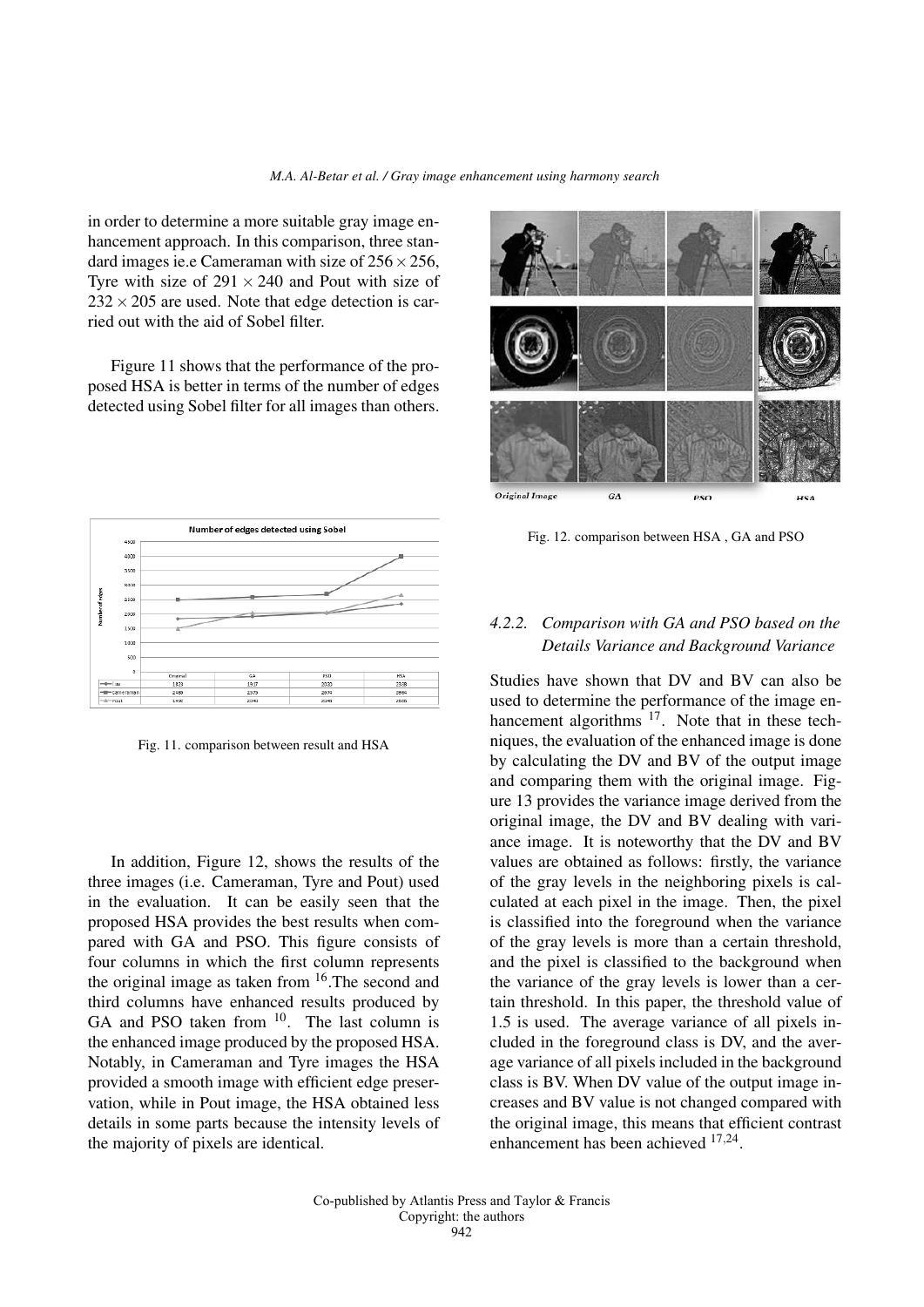*M.A. Al-Betar et al. / Gray image enhancement using harmony search*



Fig. 13. shows the original and variance image

Figure 13 shows the comparison of the proposed HSA results with PSO and GA results. Two gray images (Lady and Couple) is used with size  $256 \times 256$ . The HSA achieved better results than GA and PSO, where it yields DV of Lady image equal to 19.7, but PSO achieved DV= 11.7 while GA achieved DV= 9.2. In the Couple image, the HSA achieved  $DV =$ 36.5, while  $DV = 23.7$  and  $DV = 17.7$  are achieved by PSO and GA respectively.



Fig. 14. comparison between HSA results and PSO

## 5. Conclusion and Future Work

In this paper, we presented a method for gray image enhancement called a harmony search algorithm (HSA). The main purpose of image enhancement is to improve the quality of the images to be more visible for viewers or to extract their important features to provide better input for other applications. The operators of harmony search have been tweaked to embed the problem knowledge of the image enhancement.

For evaluation purposes, the proposed algorithm is tested using 14 standard gray images with different sizes. The proposed HSA results were compared with other standard image enhancement algorithms (i.e., Histogram Equalization algorithm and Image Adjacent algorithm and then we compare the proposed HSA with other evolutionary algorithms (EA) (e.g., genetic algorithm and particle swarm optimization ). The results show the superiority of the proposed method in comparison with classical and EA methods using same data-bed. It is noted that the proposed HSA works well in all tested gray images. However, this finding cannot be generalized in all types of gray images because according to the No Free Lunch Theorem of optimization  $28$ , there is no superior algorithm that can work well in all types of problems of different category or even in different instances of the same category.

The idea presented in this paper can be expanded by considering some issues in the future: The harmony search algorithm can be tailored to enhance the color image. Furthermore, the comparison criteria shall be increased. Underwater image has many problems such as invisible some colors due to the reflection of light on the surface of the water. Therefor, we will try to adapt harmony search algorithm for enhancing the contrast of the underwater images.

### References

- 1. Tinku Acharya and Ajoy K. Ray. *Image Processing - Principles and Applications*. 2005.
- 2. M.A. Al-Betar, I.A. Doush, A.T. Khader, and M.A. Awadallah. Novel selection schemes for harmony search. *Applied Mathematics and Computation*, 218(10):6095–6117, 2011.
- 3. Mohammed Azmi Al-Betar and Ahamad Tajudin Khader. A harmony search algorithm for university course timetabling. *Annals of Operations Research*, 194(1):3–31, 2012.
- 4. Mohammed Azmi Al-Betar, Ahamad Tajudin Khader, Zong Woo Geem, Iyad Abu Doush, and Mohammed A. Awadallah. An analysis of selection methods in memory consideration for harmony search. *Applied Mathematics and Computation*, 219(22):10753– 10767, 2013.
- 5. Mohammed Azmi Al-Betar, Ahamad Tajudin Khader,